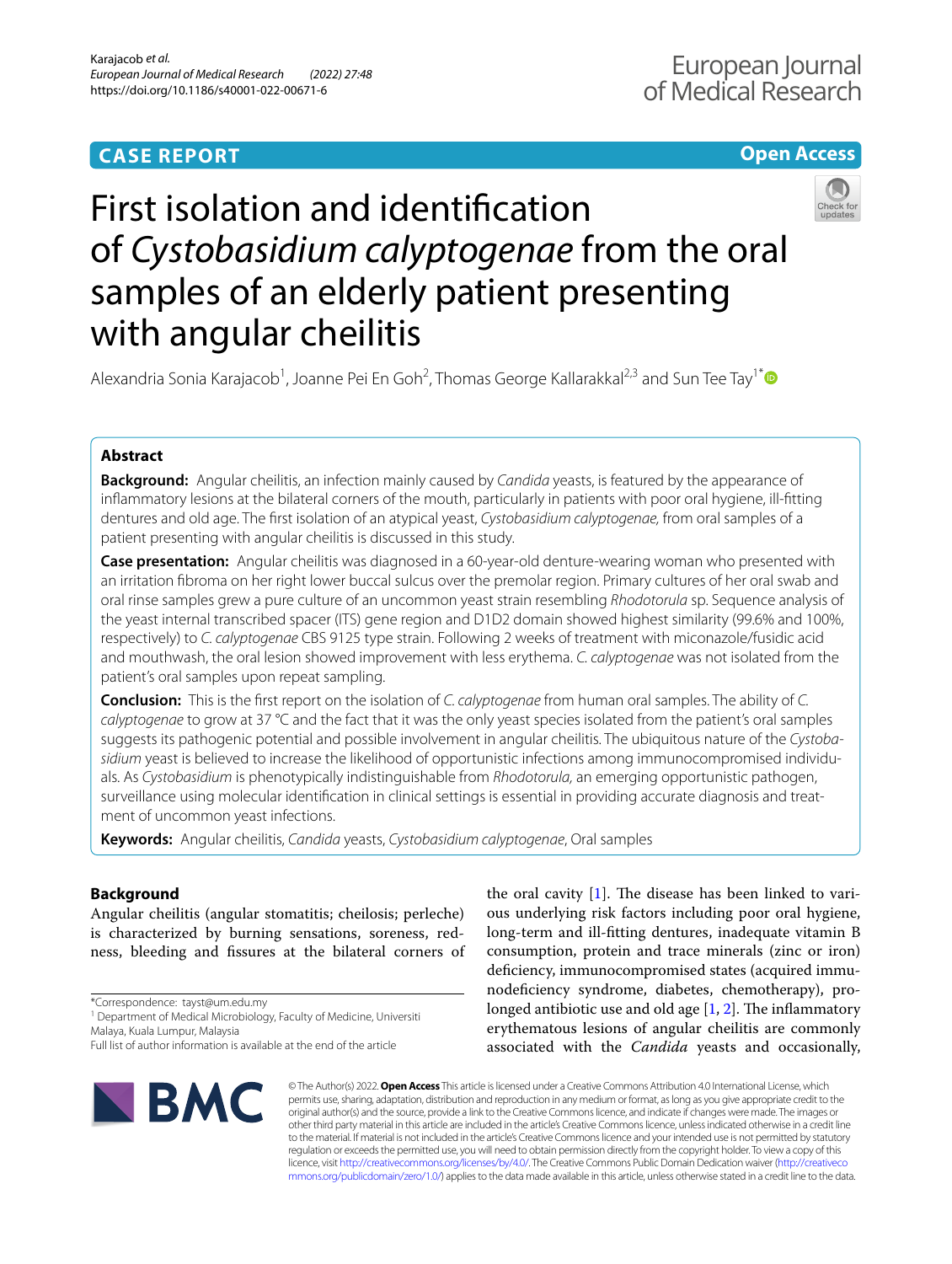*Staphylococcus aureus* and β-hemolytic streptococci [\[3](#page-4-2), [4\]](#page-4-3)*. Candida albicans* and *S. aureus* are acknowledged as co-infectors in 60—75% cases of angular cheilitis [[1\]](#page-4-0).

*Cystobasidium* (Langerheim) Neuhoff (1924) is a mycoparasitic yeast associated with coprophilous ascomycetes. The yeast forms soft, smooth and light orange to pinkish colonies upon culturing on mycological agars [[5–](#page-4-4)[12](#page-4-5)]. To date, 21 *Cystobasidium* species have been described, i.e., C*. fmetarium, C. minutum, C. sloofae, C. calyptogenae, C. pinicola, C. laryngis, C. benthicum, C. pallidum, C. lysinophilum, C. portillonensis, C. oligophagum, C. alpinum, C. psychroaquaticum, C. rietchieii, C. tubakii, C. ongulense, C. keelungensis* [[6–](#page-4-6)[10](#page-4-7)], *C. halotolerans* [\[11](#page-4-8)], *C. iriomotense C. rafnophilum* and *C. terricola* [\[13](#page-4-9)]. Various habitats and diverse ecologies, i.e., supraglacial sediments [[9](#page-4-10)], aquatic environments [[10,](#page-4-7) [14–](#page-4-11)[18](#page-5-0)], soil [\[8](#page-4-12), [19–](#page-5-1)[21](#page-5-2)] and phylloplanes [\[7](#page-4-13), [22–](#page-5-3)[26\]](#page-5-4) have been associated with *Cystobasidium* yeasts. Previously classifed in the *Rhodotorula minuta* clade [\[7](#page-4-13)], members of this genus have not been described as commensal organisms or human pathogens.

*C. calyptogenae* is ovoidal to elongate with polar budding appearance [\[7](#page-4-13), [9\]](#page-4-10). It was frst isolated from *Calyptogena* sp., a species of giant white clam, at a depth of 1156 m from Sagami Bay, Japan, and was initially named *Rhodotorula calyptogenae* [\[5](#page-4-4)]. The detection of *C. calyptogenae* from food sources [\[27](#page-5-5)], human household items [[28\]](#page-5-6), pets [[29](#page-5-7)], soil, plant materials [\[30](#page-5-8)[–32\]](#page-5-9) and marine ecosystems [\[5](#page-4-4), [33–](#page-5-10)[35](#page-5-11)] suggests its high adaptability to various environments.

The emerging agents of opportunistic fungal infections may impact the treatment and management of oral diseases in elderly and immunocompromised individuals. This study reports the isolation and characterization of an uncommon yeast species, *C. calyptogenae,* from the oral swab and rinse samples of an elderly patient presenting with angular cheilitis.

## **Case presentation**

A 60-year-old denture-wearing Malaysian woman was referred to the Oral Medicine Clinic, Universiti Malaya, in February 2020, with the complaint of a painless swelling on her lower right cheek for a month. She also had moderate xerostomia, with a Clinical Oral Dryness Score of five [\[36](#page-5-12), [37](#page-5-13)]. Upon examination, the patient was partially edentulous with no obvious facial swelling or palpable lymph nodes. Slight erythema was noted at the bilateral angle of her mouth, suggestive of angular cheilitis. A non-tender, non-indurated lump measuring  $0.5 \times 0.5$  cm resembling an irritation fibroma, most likely caused by an ill-ftting denture, was observed on her lower right buccal sulcus over the premolar region.

An oral swab was collected from the bilateral angle of her mouth for Gram staining and cultured for *Candida* yeasts on Brilliance Candida agar<sup>™</sup> (BCA) (Oxoid, UK). An expectorated oral rinse sample collected from gargling 20 ml of saline was also obtained and centrifuged at 9600 revolutions per minute at  $4 °C$  for 10 min. The pellet (100 μl) was cultured for isolation of *Candida* yeasts. Gram-stained smear of the oral swab showed presence of scanty Gram-positive and Gram-negative bacteria and epithelial cells. Blastoconidia or hyphal flaments were not observed. Primary cultures from the oral swab and oral rinse samples grew dark blue colonies along the initial streak lines on BCA upon incubation at 37 °C after 48 h of incubation. The colonies were subcultured onto fresh BCA and Sabouraud's dextrose agar (SDA) plates for incubation at room temperature and 37 °C. Smooth, mucoidal, and light orange or beige colonies were observed on SDA at both temperatures. Similar colonies were observed on BCA at room temperature; however, dark blue colonies were observed on BCA at 37 °C. The yeast growth was generally faster at room temperature compared to 37 ºC on both agar media. Gram stain examination of a pure culture showed round-to-oval yeast morphology. The yeast isolated was assigned as *C*.

*calyptogenae* strain D1.

The yeast was identified to the species level through polymerase chain reaction (PCR) amplifcation and sequence determination of the internal transcribed spacer (ITS) gene and D1/D2 domain of the large subunit (LSU) ribosomal DNA (rDNA) of the yeast. The freeze–thaw method as described by Silva et al. [\[38](#page-5-14)] was used to extract yeast DNA. Two sets of primers, ITS1 (5ʹ-TCC GTA GGT GAA CCT GCG G-3ʹ) and ITS4 (5ʹ-TCC TCC GCT TAT TGA TAT GC-3ʹ) [\[39\]](#page-5-15), and primer pair NL1 (5'- GCA TAT CAA TAA GCG GAG GAA AAG-3ʹ) and NL4 (5ʹ-GGT CCG TGT TTC AAG ACG  $G-3'$ ) were used for species identification. The PCR reaction mixture (25 μl) contained 2 μl (16 ng) of DNA extract, 1 μM of each primer, 12.5 μl of exTen  $2 \times PCR$ Master Mix (1st Base, Singapore). The PCR amplification conditions included 5 min denaturation at 95 ºC for 1 cycle, followed by 35 cycles of 95 ºC for 1 min, 52 ºC for 1 min, 72 ºC for 1 min and one fnal extension step of 72  $\degree$ C for 10 min. The nucleotide sequences of the amplifed products were determined by a commercial sequencing provider (Apical Scientifc, Malaysia), using forward and reverse PCR primers. The sequences were assembled on the Biological Sequence Alignment Editing (Bioedit) software (RRID: SCR\_007361) and searched for the highest sequence similarity using the GenBank Basic Local Alignment Search Tool (BLASTn) (RRID: SCR\_004870) against the National Centre for Biotechnology Information (NCBI) nucleotide database (RRID: SCR\_004860).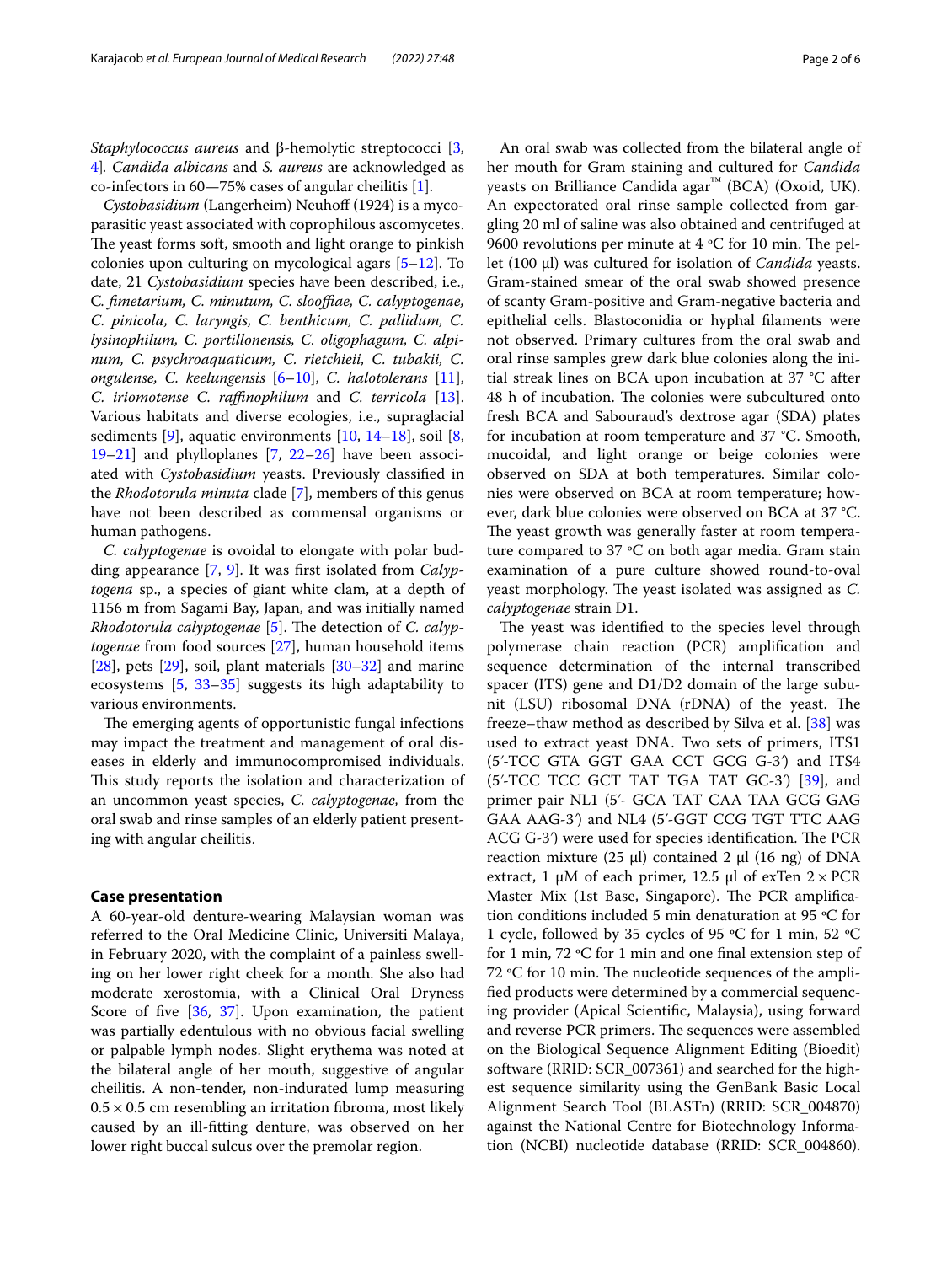A phylogenetic tree was constructed on the Molecular Evolutionary Genetics Analysis (MEGA) software (RRID: SCR\_000667) using ITS gene sequences of *C. calyptogenae* strains retrieved from the GenBank database. *Erythrobasidium hasegawianum* strain CBS 8253 (AF444522) was used as an outgroup.

The yeast  $D1/D2$  domain sequence (GenBank accession no. OK147747) was 100% (558/558 nucleotides) similar to the *C. calyptogenae* CBS 9125 type strain, which was frst isolated from a giant white clam (AB025996) [\[5](#page-4-4)]. Other strains demonstrating 100% sequence similarity include *C. calyptogenae* strain 4107 (EU669877) [\[33](#page-5-10)], which was isolated from seawater in Taiwan, and strain CBS 11058 from a culture collection [[40\]](#page-5-16). Meanwhile, the yeast ITS sequence (GenBank accession no. OK147742) exhibited 100% (463/463 nucleotides) similarity to *C. calyptogenae* strain 4107 (EU669877) [\[33](#page-5-10)], and CBS 11134 (KY103129) [[40\]](#page-5-16) but 99.5% (2 nucleotide diference) to *C. calyptogenae* CBS 9125 type strain. Figure [1](#page-2-0) shows the phylogenetic tree constructed based on ITS sequences of various *Cystobasidium* reference strains. Strain D1 was clustered with *C. calyptogenae* CBS 9125 type strain, and other known *C. calyptogenae* strains in the same branch with high bootstrap value (100%). Based on phylogenetic analysis, the identity of strain D1 was thus confrmed as *C. calyptogenae.*

The patient was given topical treatment with 2% miconazole and fusidic acid, once daily, for the management of angular cheilitis. Mouthwash (Oral-7) was provided to improve oral dryness. The patient was also scheduled for the construction of a new lower denture to increase the vertical dimension of the mouth to prevent recurrence of angular cheilitis. The clinical condition of the patient improved during a follow-up visit 2 weeks later, with mild erythema observed on the afected area. Repeat oral swab and oral rinse cultures were negative for *C. calyptogenae*. However, a mixed growth of yeasts (*Trichosporon asahii, Candida dubliniensis,* and *Candida parapsilosis*)



<span id="page-2-0"></span>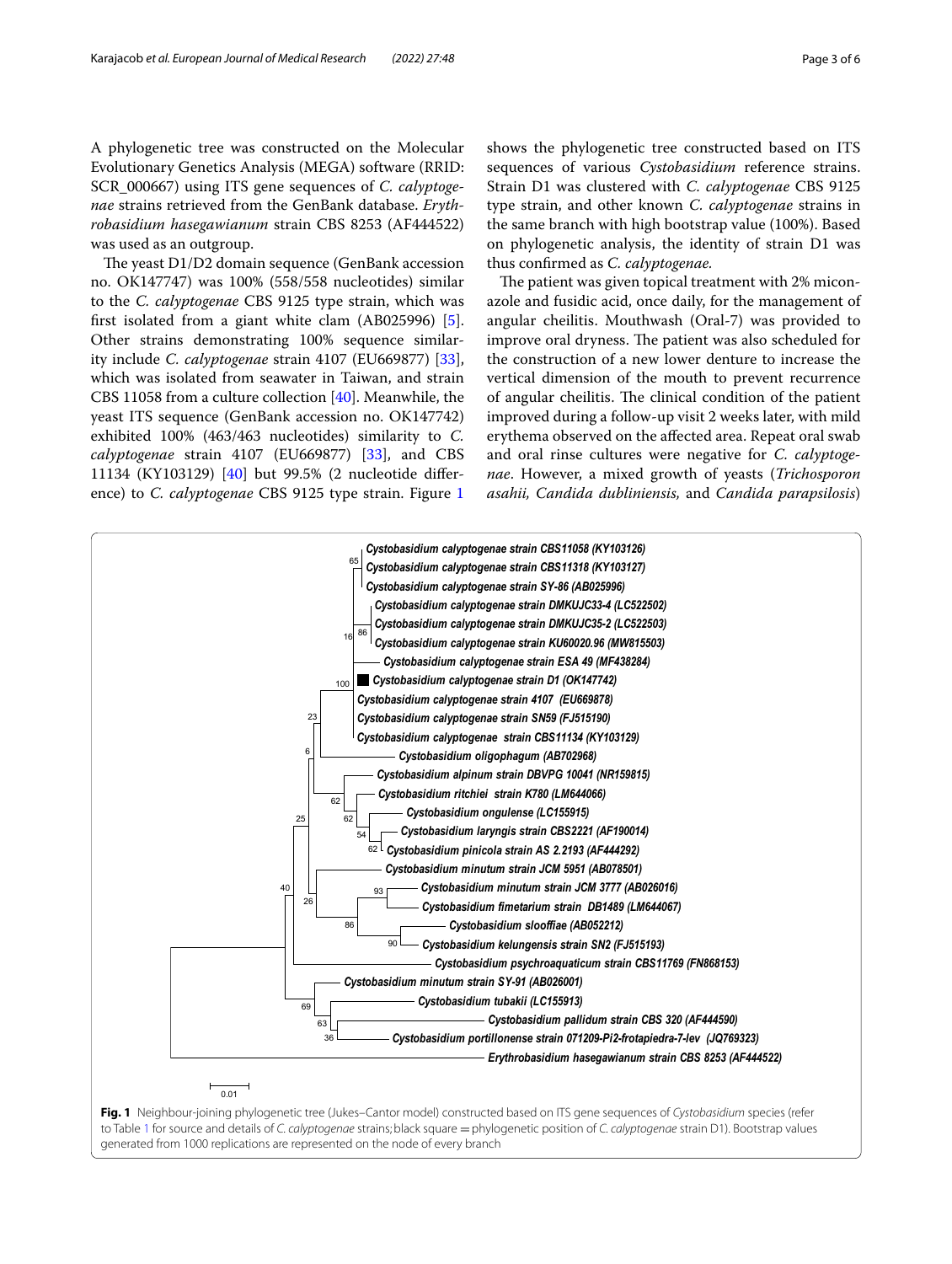was noted in the oral rinse sample. Similar treatment was thus continued for another 2 weeks and the patient was placed on an open appointment that required her to come to the clinic only if the symptoms persisted.

## **Discussion and conclusions**

*C. calyptogenae* was the only yeast isolated from both primary cultures of oral swab and rinse samples of the patient investigated in this study. The ability of *C. calyptogenae* to multiply at 37 °C suggests its virulence potential to infect human hosts  $[41]$  $[41]$  $[41]$ , and further strengthens our speculation on its pathogenic potential. Currently, there are 12 published studies describing the isolation of *C. calyptogenae* from a variety of environmental sources [[5,](#page-4-4) [27](#page-5-5)[–35](#page-5-11), [42,](#page-5-18) [43](#page-5-19)] (Table [1\)](#page-3-0). The presence of *C. calyptogenae* in homemade fermented rice water [\[27\]](#page-5-5), dishwashers [[28\]](#page-5-6), plant and soil samples [\[30](#page-5-8)[–32](#page-5-9)], solidifed radioactive waste disposal sites [\[43](#page-5-19)], marine ecosystems (including sea surface microlayer, underlying seawater, corals, clams and crabs) [[29,](#page-5-7) [34](#page-5-20), [42\]](#page-5-18), as well as the external ear canal of a cat [[35\]](#page-5-11), may indicate possible human exposure through various points of environmental sources [\[44\]](#page-5-21). Given the ubiquitous nature of this *Cystobasidium* yeast, the likelihood of opportunistic infections may increase among immunocompromised individuals.

The observation of dark blue colonies of *C. calyptogenae* strain D1 on BCA at 37 °C has not been described before in literature. *Rhodotorula mucilaginosa,* a close relative of *Cystobasidium* yeast, has been reported to grow salmon-pink colonies on BCA at 37  $°C$  [\[45](#page-5-22)].

Generally, pink to orange colonies of *Cystobasidium* spp. on SDA at 20–22 ºC [\[7](#page-4-13), [8](#page-4-12), [10](#page-4-7)[–12\]](#page-4-5) are due to the production of carotenoid pigment, torularhodin [[46,](#page-5-23) [47](#page-5-24)]. Higher temperatures have been reported to reduce carotenoid production [\[12](#page-4-5)]. Hence, the development of dark blue yeast colonies on BCA at 37 ºC could be due to accumulated effects of reduced carotenoid production and enzymatic reactions with chromogens in BCA.

Among members of the genus *Cystobasidium*, *C. fmetarium* has been reported to be mycoparasitic towards ascomycetes such as *Lasiobolus equinus*, *Saccobolus violaceus* and *Thelebolus crustaceus* [\[48\]](#page-5-25). Mycoparasitism was similarly reported through the biocontrol ability of *C. calyptogenae* (MF438284) from a native umbú (*Spondias tuberosa)* fruit [\[30](#page-5-8)]. In vitro and in vivo antagonistic efects of the yeast were demonstrated against multiple fungal pathogens (i.e., *Lasiodiplodia theobromae*, *Fusicoccum aesculli*, *Neofusicoccum parvum* and *Colletotrichum dianesei*) affecting postharvest of mangoes. Biotechnological potentials have also been recognized in closely related species such as *C. psychroaquaticum,* for its extracellular enzyme and carotenoid production [\[12](#page-4-5)]. Therefore, further exploration of *C. calyptogenae* strain D1 as a mycoparasitic biocontrol agent may help provide an alternative approach for the treatment of oral fungal diseases.

An increase in the incidence of oral candidiasis has been recently reported in elderly patients [[49,](#page-5-26) [50](#page-5-27)]. This study documents the first isolation and identification of *C. calyptogenae*, an environmental yeast, from

**Strain (GenBank accession no.) Host/sample Geographical region References** Type strain JCM 10899/SY-86 (AB025996) *Calyptogena* sp. (giant clam) Sagami bay, Japan Nagahama et al*.(*2003) [\[5](#page-4-4)] Strain 4107 (EU669878) Seawater Tainan, Taiwan Tien et al*.* (2008) [[33\]](#page-5-10) Strain EXF-6094 (JF766634)<sup>†</sup> Dishwasher Dishwasher Martinique, France Zalar et al. (2011) [[28\]](#page-5-6) Strain IPM32-15 (AB726383)† Soil and plant samples Japan Takashima et al*.* (2012) [\[32](#page-5-9)] Strain RT1<sup>†</sup> Solidified radioactive waste Lanyu, Taiwan Li et al. (2015) [\[43](#page-5-19)] Strains CBS 11058 (KY103126), Strain CBS 11318 (KY103127), Strain CBS 11134 (KY103129) Centraalbureau voor Schimmelcultures database – Vu et al*.* (2016) [\[40](#page-5-16)] Strain ESA 49 (MF438284) Umbu fruit Petrolina, Brazil Gava et al*.* (2018) [\[30\]](#page-5-8) Strain DMKU-CP557 (LC430175)† Corn (*Zea mays* Linn.) leaves Suphan Buri, Thailand Into et al*.* (2020) [[31\]](#page-5-28) Strain DMKU JC9-1 (LC431010)† , Strain DMKUJC33-4 (LC522502), Strain DMKUJC35-2 (LC522503) Corals (Klyxum sp., *Cladiella* sp.) Chonburi, Thailand Kaewkrajay et al. (2020) [\[34\]](#page-5-20) Strain R68† Homemade fermented rice water Phitsanulok, Thailand Wongwigkarn et al*.* (2020) [\[27\]](#page-5-5) Strain *C. calyptogenae* (MW815503) Cat/external ear canal Bangkok, Thailand Niae et al. (2021) [[29](#page-5-7)] Strain 5890† Crab (*Xenograpus testudinatus*) Kueishan Island, Taiwan Shaumi et al*.* (2021) [\[35](#page-5-11)] Strain D1 (OK147742) **Human/oral swab and rinse** Malaysia **Malaysia** This study

<span id="page-3-0"></span>**Table 1** Source and details of *C. calyptogenae* strains reported in the literature

† ITS gene was not available for comparison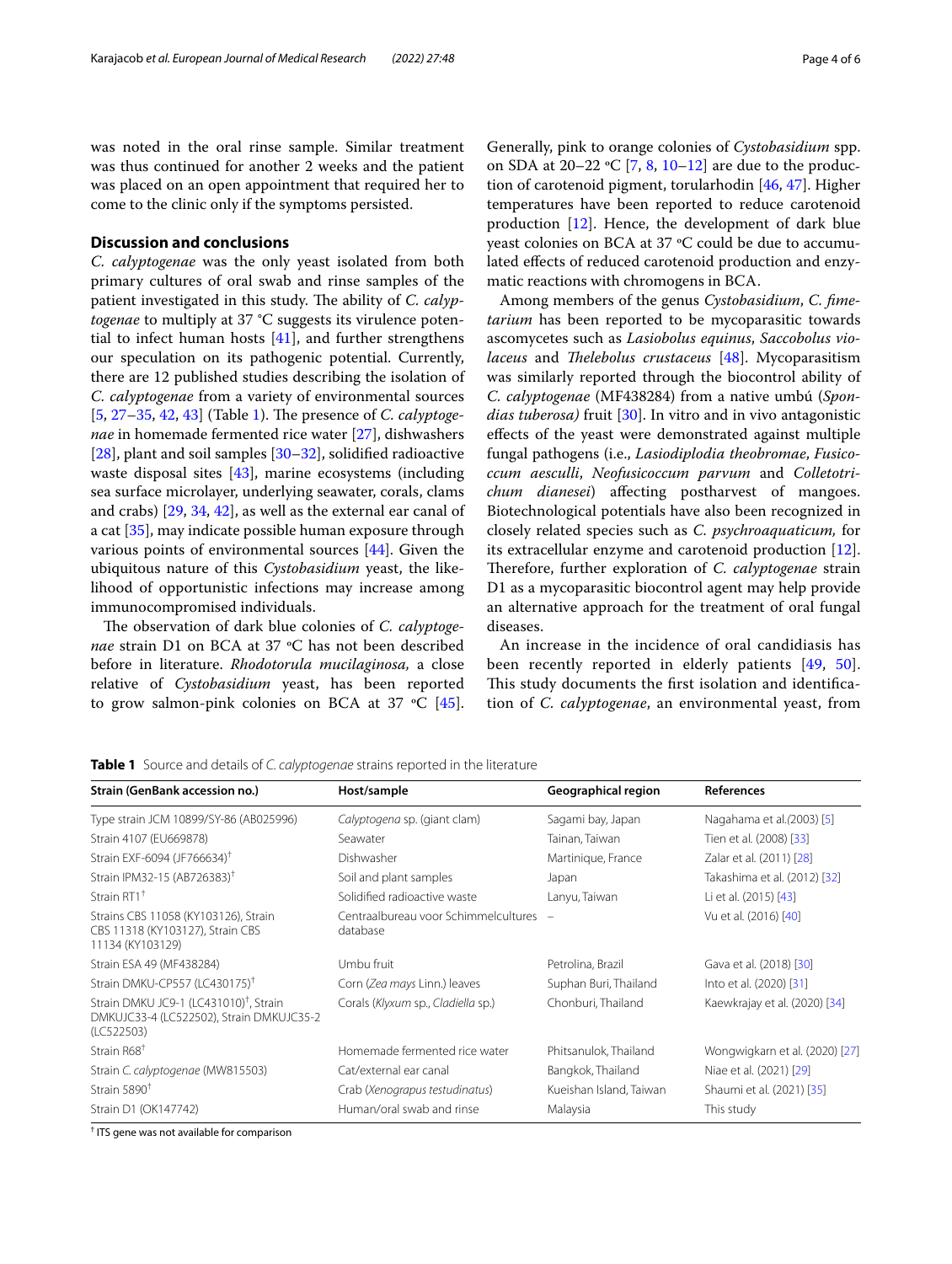the oral samples of an elderly patient presenting with angular cheilitis. In recent years, several clinically relevant red-color pigmented *Rhodotorula* species have been reported to cause opportunistic infections such as meningitis, endocarditis, fungemia, central venous catheter infections, keratitis [\[51](#page-5-29)], as well as non-healing oral ulcers [[52\]](#page-5-30). As *Cystobasidium* and *Rhodotorula* yeasts are difficult to differentiate phenotypically  $[53]$  $[53]$ , molecular screening is necessary in providing accurate identifcation for the surveillance of these opportunistic fungal infections. Further research is essential to unravel the mechanisms of infection and mycoparasitism of *C. calyptogenae* in the human oral cavity, in addition to various underlying factors that may increase the risk of angular cheilitis [[1\]](#page-4-0).

#### **Abbreviations**

Bioedit: Biological Sequence Alignment Editing; BCA: Brilliance Candida agar™; *C. calyptogenae*: *Cystobasidium calyptogenae*; *C. albicans*: *Candida albicans*; BLASTn: GenBank Basic Local Alignment Search Tool; ITS: Internal transcribed spacer; LSU: Large subunit; Min: Minute; MEGA: Molecular Evolutionary Genetics Analysis; PCR: Polymerase chain reaction; rDNA: Ribosomal DNA; SDA: Sabouraud's dextrose agar; *S. aureus*: *Staphylococcus aureus*.

#### **Acknowledgements**

The authors would like to thank all project collaborators, clinicians, nurses and research students from Universiti Malaya for their contribution in this study.

#### **Authors' contributions**

All authors were involved in manuscript writing and approved the fnal draft of the case report. Student supervision was provided by STT and TGK. Clinical diagnosis was performed by JG and TGK, while laboratory investigations were conducted by ASK and STT. All authors read and approved the fnal manuscript.

#### **Funding**

This study is supported by Fundamental Research Grant Scheme (FRGS) No. FP013/2019A provided by Malaysian Ministry of Higher Education.

#### **Availability of data and materials**

The sequences generated and analyzed in this study were deposited into GenBank database, under the accession numbers OK147742 and OK147747.

## **Declarations**

#### **Ethics approval and consent to participate**

Ethical approval was obtained from the Medical Research Ethics Committee, University Malaya Medical Centre (MRECID. no: 2019103–7894). Written informed consent was obtained from the patient in the study. A copy of the consent form is available for review by the Editor of this journal.

#### **Consent for publication**

The participant has provided informed consent for the publication of clinical details.

#### **Competing interests**

The authors declare that they have no competing interests.

#### **Author details**

<sup>1</sup> Department of Medical Microbiology, Faculty of Medicine, Universiti Malaya, Kuala Lumpur, Malaysia. <sup>2</sup> Department of Oral and Maxillofacial Clinical Sciences, Faculty of Dentistry, Universiti Malaya, Kuala Lumpur, Malaysia. <sup>3</sup>Oral Cancer Research and Coordinating Centre (OCRCC), Faculty of Dentistry, Universiti Malaya, Kuala Lumpur, Malaysia.

Received: 14 October 2021 Accepted: 1 March 2022<br>Published online: 27 March 2022

#### **References**

- <span id="page-4-0"></span>1. Federico JR, Basehore BM, Zito PM. Angular cheilitis. Treasure Island: StatPearls Publishing; 2021.
- <span id="page-4-1"></span>2. Cabras M, Gambino A, Broccoletti R, Lodi G, Arduino PG. Treatment of angular cheilitis: a narrative review and authors' clinical experience. Oral Dis. 2019;26(6):1107–15. [https://doi.org/10.1111/odi.13183.](https://doi.org/10.1111/odi.13183)
- <span id="page-4-2"></span>3. Oza N, Doshi JJ. Angular cheilitis: a clinical and microbial study. Indian J Dent Res. 2017;28(6):661. [https://doi.org/10.4103/ijdr.IJDR\\_668\\_16](https://doi.org/10.4103/ijdr.IJDR_668_16).
- <span id="page-4-3"></span>4. Pandarathodiyil AK, Anil S, Vijayan SP. Angular cheilitis—an updated overview of the etiology, diagnosis, and management. Int J Dent Oral Sci. 2021;8(2):1433–8.
- <span id="page-4-4"></span>5. Nagahama T, Hamamoto M, Nakase T, Horikoshi K. *Rhodotorula benthica* sp. nov. and *Rhodotorula calyptogenae* sp. nov., novel yeast species from animals collected from the deep-sea foor, and *Rhodotorula lysiniphila* sp. nov., which is related phylogenetically. Int J Syst Evol Microbiol. 2003;53(3):897–903. [https://doi.org/10.1099/ijs.0.02395-0.](https://doi.org/10.1099/ijs.0.02395-0)
- <span id="page-4-6"></span>6. Laich F, Vaca I, Chavez R. *Rhodotorula portillonensis* sp. nov., a basidiomycetous yeast isolated from Antarctic shallow-water marine sediment. Int J Syst Evol Microbiol. 2013;63(10):3884–91. [https://doi.org/10.1099/ijs.0.](https://doi.org/10.1099/ijs.0.052753-0) [052753-0.](https://doi.org/10.1099/ijs.0.052753-0)
- <span id="page-4-13"></span>7. Yurkov AM, Kachalkin A, Daniel H, Groenewald M, Libkind D, de Garcia V, et al. Two yeast species *Cystobasidium psychroaquaticum* fa sp. nov. and *Cystobasidium rietchieii* fa sp. nov. isolated from natural environments, and the transfer of *Rhodotorula minuta* clade members to the genus *Cystobasidium*. Antonie Leeuwenhoek. 2015;107(1):173–85. [https://doi.](https://doi.org/10.1007/s10482-014-0315-0) [org/10.1007/s10482-014-0315-0.](https://doi.org/10.1007/s10482-014-0315-0)
- <span id="page-4-12"></span>8. Tsuji M, Tsujimoto M, Imura S. *Cystobasidium tubakii* and *Cystobasidium ongulense*, new *basidiomycetous* yeast species isolated from East Ongul Island, East Antarctica. Mycoscience. 2017;58(2):103–10. [https://doi.org/](https://doi.org/10.1016/j.myc.2016.11.002) [10.1016/j.myc.2016.11.002.](https://doi.org/10.1016/j.myc.2016.11.002)
- <span id="page-4-10"></span>9. Turchetti B, Selbmann L, Gunde-Cimerman N, Buzzini P, Sampaio JP, Zalar P. *Cystobasidium alpinum* sp. nov. and *Rhodosporidiobolus oreadorum* sp. nov. from European cold environments and Arctic region. Life. 2018;8(2):9. [https://doi.org/10.3390/life8020009.](https://doi.org/10.3390/life8020009)
- <span id="page-4-7"></span>10. Chang C-F, Lee C-F, Liu S-M. *Cystobasidium keelungensis* sp. nov. a novel mycosporine producing carotenogenic yeast isolated from the sea surface microlayer in Taiwan. Arch Microbiol. 2019;201(1):27–33. [https://](https://doi.org/10.1007/s00203-018-1570-7) [doi.org/10.1007/s00203-018-1570-7](https://doi.org/10.1007/s00203-018-1570-7).
- <span id="page-4-8"></span>11. Fotedar R, Fell JW, Boekhout T, Kolecka A, Zeyara A, Kaul R, et al. *Cystobasidium halotolerans* sp. nov., a novel basidiomycetous yeast species isolated from the Arabian Gulf. Int J Syst Evol Microbiol. 2019;69(3):839–45. [https://doi.org/10.1099/ijsem.0.003250.](https://doi.org/10.1099/ijsem.0.003250)
- <span id="page-4-5"></span>12. Chreptowicz K, Marlicka K, Milner-Krawczyk M, Korzeniowska E, Poterała M, Mierzejewska J. *Cystobasidium psychroaquaticum* as a new promising source of valuable bioactive molecules. Biocatal Agric Biotechnol. 2021;33: 101985. [https://doi.org/10.1016/j.bcab.2021.101985.](https://doi.org/10.1016/j.bcab.2021.101985)
- <span id="page-4-9"></span>13. Li A-H, Yuan F-X, Groenewald M, Bensch K, Yurkov AM, Li K, et al. Diversity and phylogeny of basidiomycetous yeasts from plant leaves and soil: proposal of two new orders, three new families, eight new genera and one hundred and seven new species. Stud Mycol. 2020;96:17-140. [https://doi.](https://doi.org/10.1016/j.simyco.2020.01.002) [org/10.1016/j.simyco.2020.01.002](https://doi.org/10.1016/j.simyco.2020.01.002).
- <span id="page-4-11"></span>14. Slavikova E, Vadkertiova R. Seasonal occurrence of yeasts and yeast-like organisms in the river Danube. Antonie Leeuwenhoek. 1997;72(2):77–80. [https://doi.org/10.1023/a:1000287005253.](https://doi.org/10.1023/a:1000287005253)
- 15. Libkind D, Brizzio S, Rufni A, Gadanho M, van Broock M, Paulo SJ. Molecular characterization of carotenogenic yeasts from aquatic environments in Patagonia, Argentina. Antonie Leeuwenhoek. 2003;84(4):313–22. [https://doi.org/10.1023/a:1026058116545.](https://doi.org/10.1023/a:1026058116545)
- 16. Nagahama T. Yeast biodiversity in freshwater, marine and deep-sea environments. In: Gabor Peter CR, editor. Biodiversity and ecophysiology of yeasts. The yeast handbook. Berlin: Springer; 2006. p. 241–62.
- 17. de Garcia V, Brizzio S, Libkind D, Buzzini P, van Broock M. Biodiversity of cold-adapted yeasts from glacial meltwater rivers in Patagonia, Argent. FEMS Microbiol Ecol. 2007;59(2):331–41. [https://doi.org/10.1111/j.1574-](https://doi.org/10.1111/j.1574-6941.2006.00239.x) [6941.2006.00239.x](https://doi.org/10.1111/j.1574-6941.2006.00239.x).